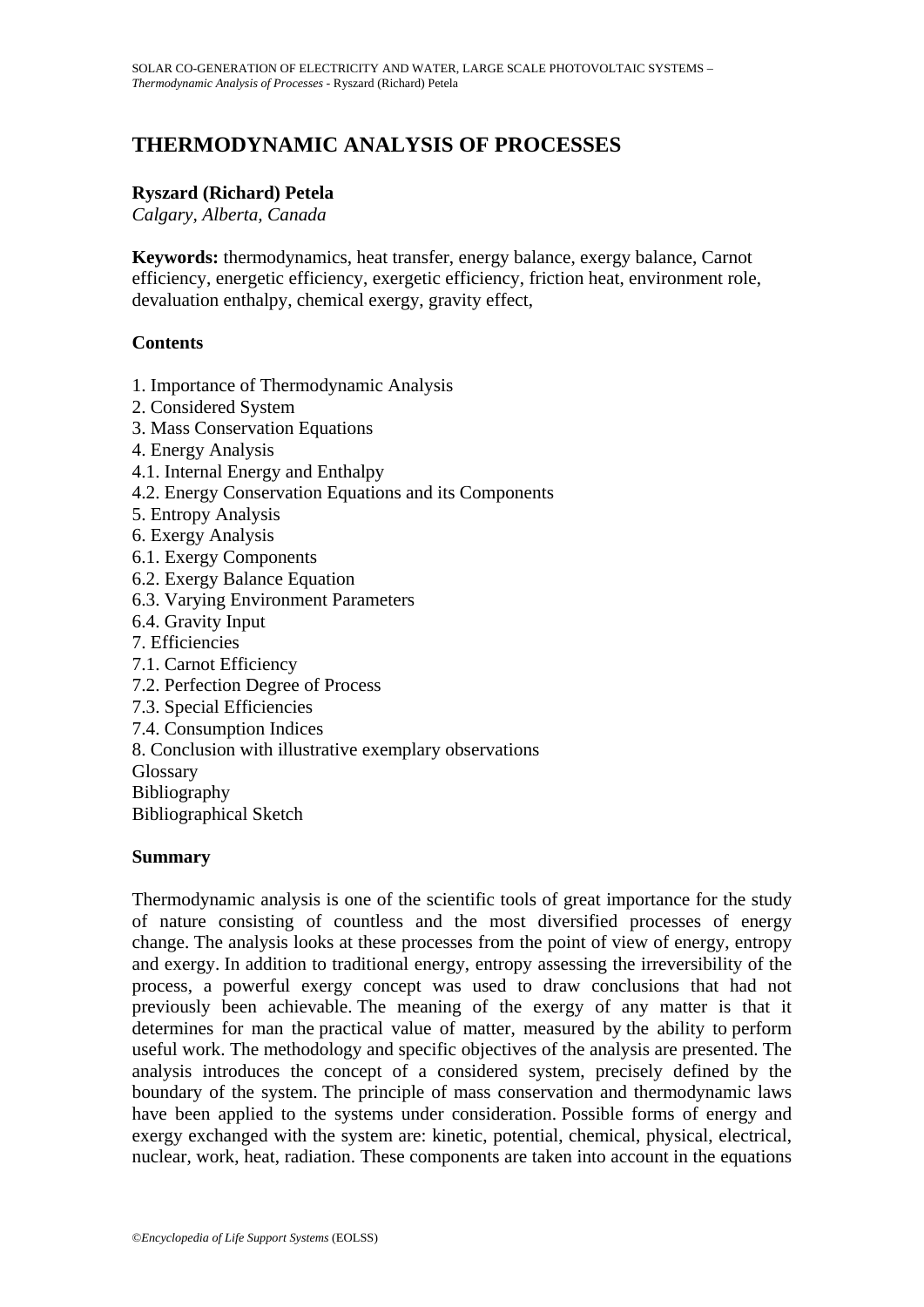of entropy, energy and exergy. Sample formulas are presented to calculate typical components. Systems can be examined as constant or variable over time, in varying environments and with the input of gravity. An overall assessment of the system under consideration can be made on the basis of an analysis of the value of the components of the balance equations. Processes can be interpreted by their efficiency, defined in a way to bring out meaningful aspects. Carnot's efficiency assesses the maximum possibility of generating energy. The degree of perfection classifies energy and exergy components as either driving a process or as expected effects or as losses that may be irreversible or recoverable. Specific evaluation criteria have been applied for spontaneous processes, such as cooling and drying, during which the exergy is naturally annihilated. It was possible to provide only an overview of the thermodynamic analysis, as the analysis may cover a wide range of issues in a wide range of different fields, only a few of which are briefly mentioned in the conclusions. Considerations are mainly based on the disciplines of engineering thermodynamics and heat transfer, which the readers are advised to familiarize themselves with.

## **1. Importance of Thermodynamic Analysis**

Thermodynamics is the science of energy and its transformations. Surrounding nature is insistently studied by many microscopic methods (e.g. microscopic observation or differential calculus) or macroscopic methods (considering phenomena or integral calculus). Processes in which any matter is involved are related to energy and occur according to the thermodynamic laws, which have been formulated based on observation of the nature. These laws cannot be mathematically proven, or derived, but their validity confirms the fact that never any process, occurring against these laws, has been noticed. Additionally, in the same way was formulated also the law of matter conservation. These all laws are used in thermodynamic analysis and its importance is that it can be used to study the most diverse processes, in which energy conversion occurs. A process can be simple or complex, consisting of multiple sub-processes. For example the analysis can be applied to the entire industrial sectors, the national power grid, industrial manufacturing, steel making, or chemical products, power plants, refineries, fuels combustion, steam boiler, car engine, plant growth, ecological and biological areas, concerning the human body, human cells, some say that even such a simple phenomenon, like sneezing, requires energy and causes an increase in entropy. Any physical and chemical as well as any macroscopic and microscopic processes can be subject to thermodynamic analysis. One has to be prepared, because sometimes, the perception and formulation of a process to analysis can be even a new discovery.

The thermodynamic analysis applies the First Laws of Thermodynamics, according to which the energy, defined as certain ability to do work, does not disappears, although can take other form, or dissipate. The Second Law of Thermodynamic introduces concept of entropy, as a certain thermodynamic function of state of any matter, and expresses the thermodynamic probability of the state of this matter. Entropy applied to the materials taking part in processes, allows to determine the process direction and to measure the process irreversibility. The loss of ability to work is the consequence of irreversibility and to better comprehend this effect, the thermodynamic function of matter, called exergy, was introduced and defined as a measure of ability to do work, like energy, but in the conditions of the natural human environment.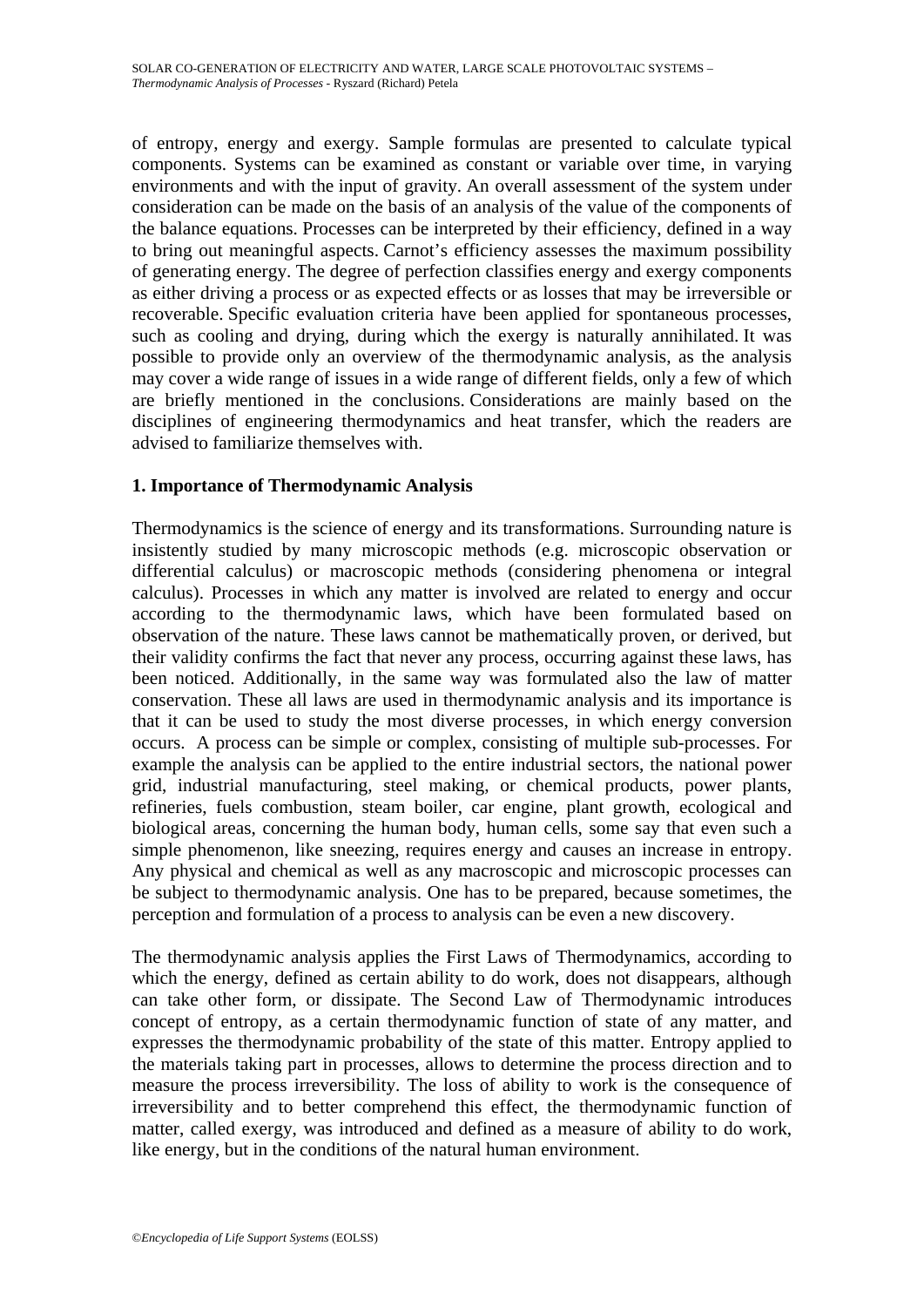The thermodynamic analysis provides different views on the object under consideration. The views are in terms of the engineering quantity, probability and quality by respectively using of energy, entropy and exergy. Typical analysis is based on the material conservation equations that are respectively used for developing the energy balances, calculations of entropy values and for providing supplementary exergy balances. Such analysis allows to:

- better understand any process,
- facilitate design and control,
- point at the needs for process improvement,
- enable eventual optimization,
- determine the degree of perfection of energy utilization in the process, or its particular parts,
- compare the degree of perfection, and the related process parameters, to those in other similar processes,
- compare of perfection and parameters to the currently achievable values in the most efficient systems,
- establish the priorities for the required optimization attempts for the systems or its components. Such establishing can be carried out either based on the excessive energy consumptions or on the particularly low degree of perfection,
- motivate the eventual change of technology.

In practice, there may be many systems under consideration, some of which are very complex. Complex systems usually deserve a fully extended analysis, but some simple problems can only be sufficiently investigated on the basis of energy analysis or exergy. It is very difficult to describe the details of thermodynamic analysis for each possible system. Therefore, only an outline of the overall methodology was discussed. The topic is very extensive and a better understanding of the issues discussed will be achieved by a reader who knows the basics of thermodynamics and heat transfer, because the ultimate goal of these two subjects is thermodynamic analysis of processes.

#### **2. Considered System**

A precise description and definition of the system under consideration is very important in order to obtain the correct results. Sometimes the situation is very complicated. The elements taken into account in the consideration should be clearly separated from the excluded elements. This explanation is effectively achieved by introducing an imaginary system boundary that tightly separates the system from the environment. The best way to do this is to draw a schematic of the contents of the system under consideration, clearly separated from the environment by a drawn line of the system boundary. This approach sometimes avoids many interpretive errors.

An effectively defined system can be a prerequisite for obtaining the desired results. Sometimes the problem can be effectively solved by using subsystems, also precisely defined. Re-determining the system often helps to obtain more valuable analysis results. Typically, the definition of a boundary for a system is obvious, but in some complex situations, how to define a system can be a new discovery.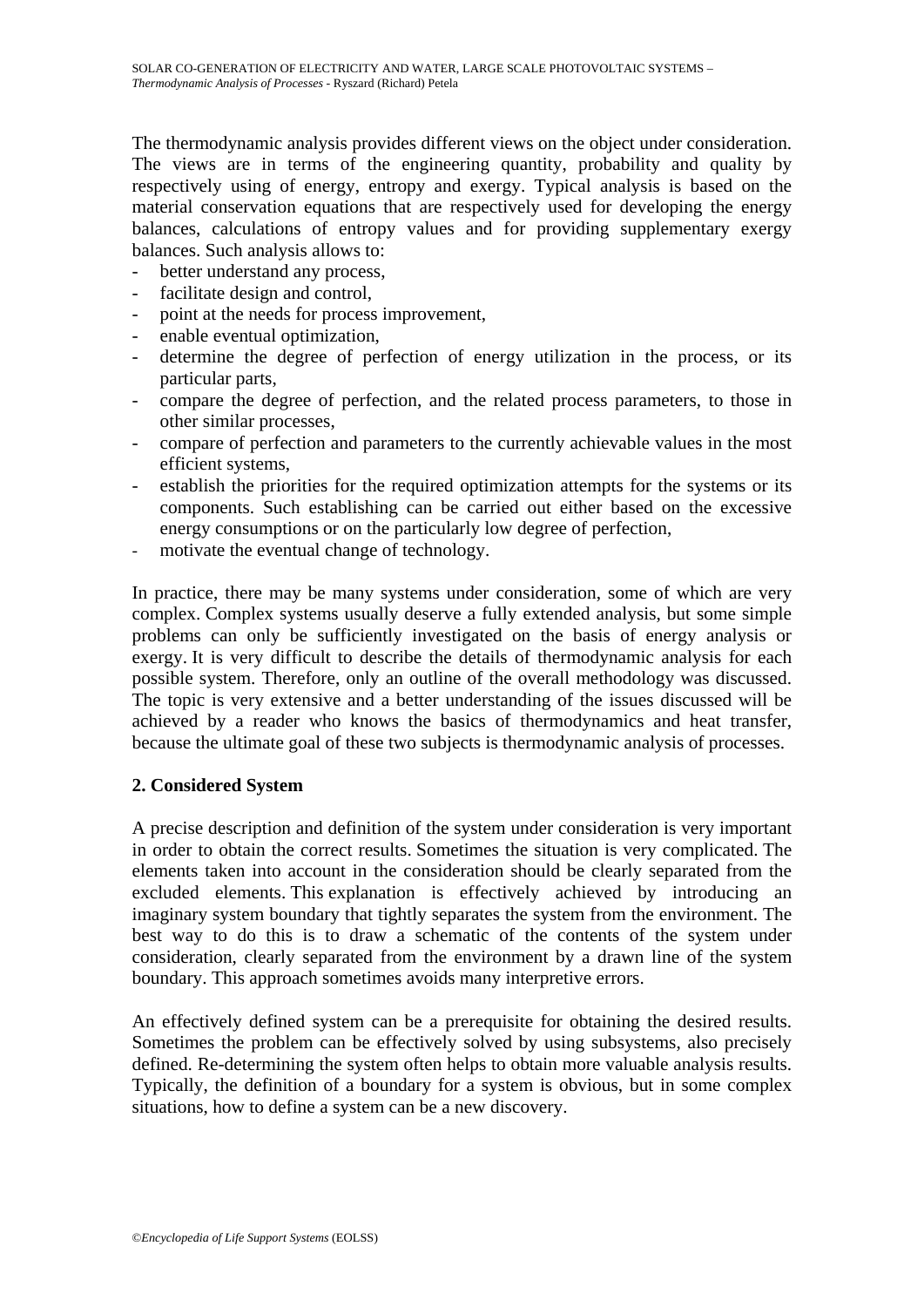The system boundary makes it easier to log events in the system. The mass of the substance can enter or leave the system, or accumulate in the system. The exchange of energy and exergy with the system is carried out in the same way, and for example the energy can be exchanged by:

- Streams of substances which may have physical, chemical or nuclear energy,
- Work, which is one way of transmitting energy,
- Heat, which is another way of transmitting energy,
- Electricity,
- Significant speed of the substance (kinetic energy),
- Interactions with the gravitational field (potential energy of the substance due to significant altitude or buoyancy),
- Interactions with the electromagnetic radiation field (interpreted as a photon gas flux),
- Other force fields, such as surface tension (in a specific cases).

The energy components or exergy components of the system are the same, for example, the energy components can be:

- The internal energy of the molecules of the substance expressed by specific heat at constant volume,
- The kinetic energy of the substance,
- The potential energy of the substance,
- Other specific, such as surface tension.

Entropy is calculated for substances, heat and radiation.

The same system or subsystems must be used in the analysis of entropy equations and the conservation of mass, energy and exergy. Entropy calculations and balance equations can be developed for each formulated system or subsystem. Each equation allows you to calculate an unknown or can describe the relationship between variables.

Sometimes, to better understand the problem, you may apply a system boundary for an elementary part of the system. In this case, the equations of mass, energy, entropy and exergy must be used in differential form.

#### **3. Mass Conservation Equations**

Matter can be either a substance (material) which is a collection of elementary chemical particles, or a field matter that appears as the various field forces, e.g. gravity or electromagnetic radiation. Mass is the property of any matter and represents its inertia. Mass is used as a measure of the amount of substance by its weight in a gravitational field.

In physical processes the amount of particular molecules of substances does not change. However, due to chemical reactions in chemical processes unchanged is only the amount of particular chemical element. In nuclear processes unchanged remains the number of indivisible particles of matter. Therefore, based on the law of mass conservation, the conservation equations are applied respectively for the unchanging kinds of matter. However, in nuclear processes, the mass conservation law corresponds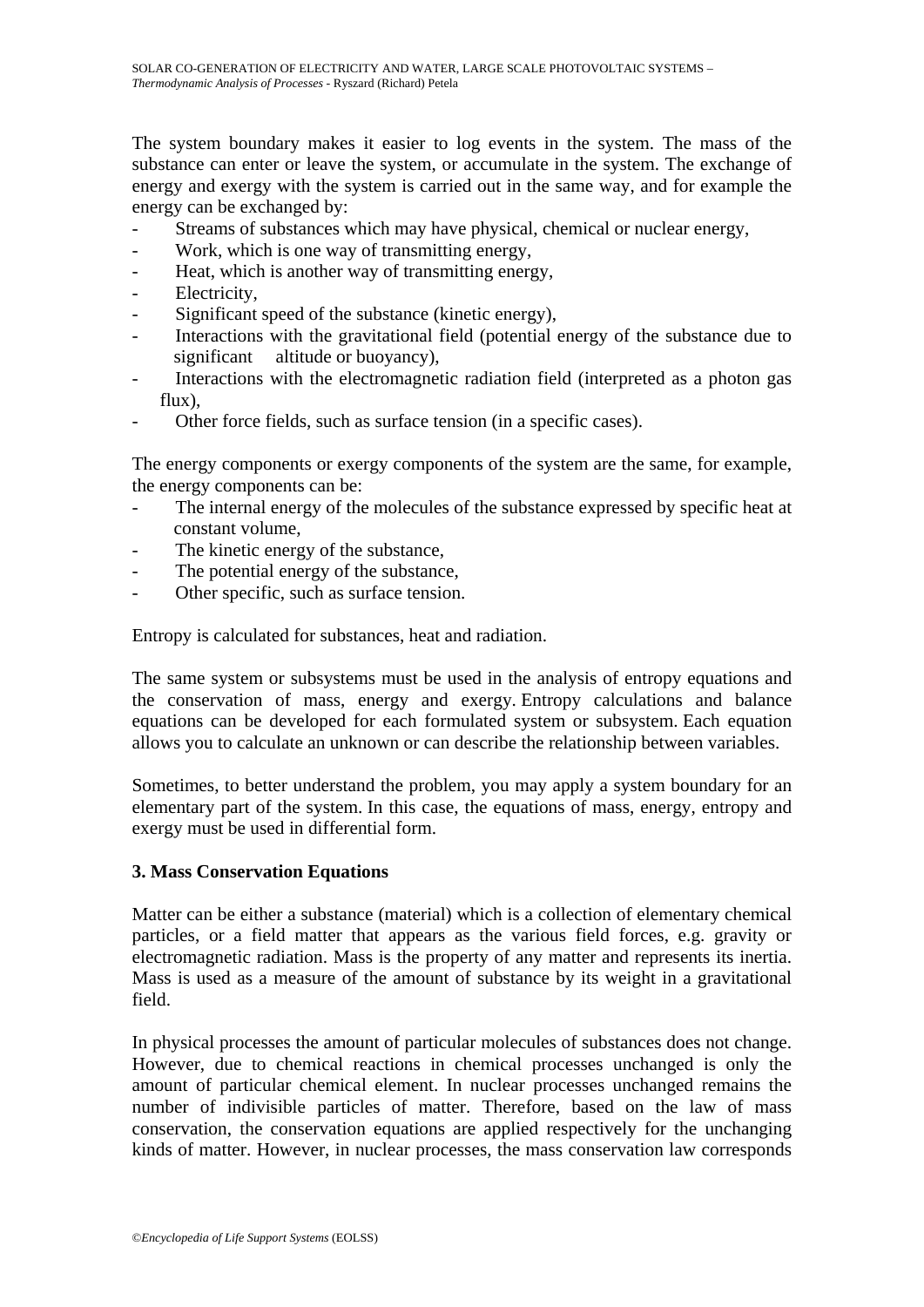to the energy conservation law as the consequence of the Einstein's formula determining the change of energy due to change of mass. The substance conservation equation does not need to include a radiation or any other form of matter except substance.

The mass  $(m_{in})$  of all portions of balanced compound (in physical processes), or balanced chemical element (in chemical processes) entering the system, is equal to the mass ( $\Delta m \Delta m$ ) of balanced species accumulated in the system and to the mass ( $m_{\text{out}}$ ) of all portions of balanced species leaving the system:  $m_{\rm in} = \Delta m + m_{\rm out}$  (1)

A particular form of substance conservation equation that can be written without any system boundary is the summarizing fractions  $(f_i, f_j)$  of the each  $(i$ -th) component in the considered composite material:

$$
m_{\rm in} = \Delta m + m_{\rm out} \tag{2}
$$

## **4. Energy Analysis**

## **4.1. Internal Energy and Enthalpy**

To determine the substance that exists at any given time, the state parameters of the substance, such as temperature and pressure, are used. For better organization of considerations, these state parameters are used to define additional various criteria, also describing the substance. Such criteria, called the state functions, are, for example, internal energy, enthalpy and later discussed entropy or exergy.

Internal energy is used for calculation of energy of substance when it always remains within the system boundary. This energy results from the microscopic motions, potential and structure of molecules. For example, internal energy (*U* ) of ideal gas is calculated with use of specific heat  $(c_v)$  at constant volume:

$$
U = mc_v T \t{3}
$$

where  $(m)$  and  $(T)$  are the mass and absolute temperature of substance, (Burghardt, 1982).

Enthalpy is used to calculate the energy of a substance that passes through the system boundary, by entering or leaving the system. The enthalpy includes the transport work required to cross the border of the system. For example, in the case of a physical process, the enthalpy ( $H_{\text{ph}}$ ) of the ideal gas is calculated using the specific heat ( $c_p$ ) at constant pressure:

$$
H_{\rm ph} = mc_{\rm p} T \tag{4}
$$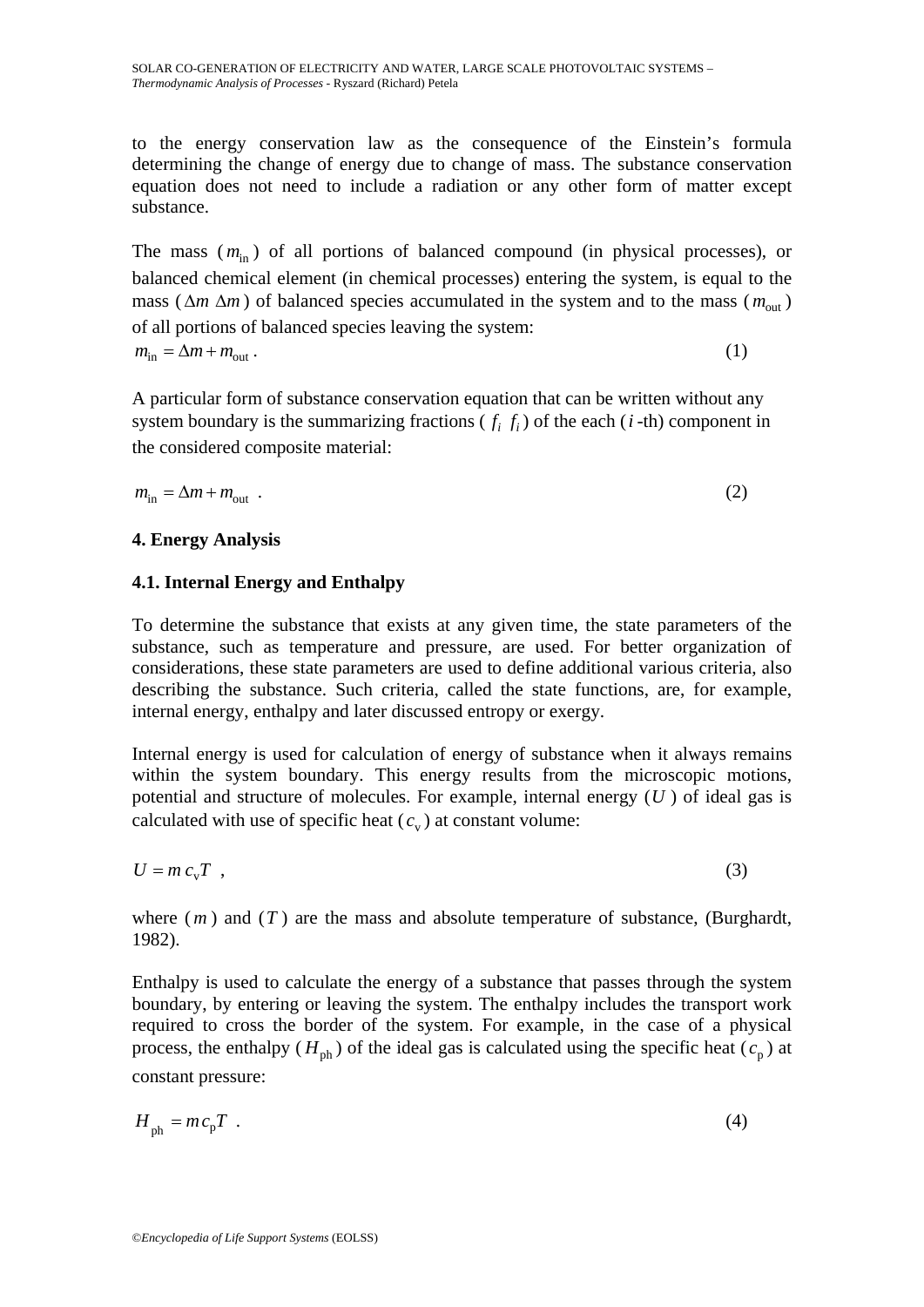If specific substances, i.e. chemical compounds or chemical elements, are involved in chemical reactions in the system to be considered, the **chemical energy** of the substance should be taken into account. The chemical compound is a combination of some of the 118 existing chemical elements. Each chemical compound or chemical element has the ability to release heat during its disappearance in a chemical reaction. The heat released in such a reaction is the result of the thermal capacity of all reactants and is always the same for the same reaction. The values that determine the ability of the reacting substance to release heat can be assumed freely, but provided that the heat of the reaction between the substances in question is always the same. It is therefore convenient to adopt these values as zero for 118 freely selected reference substances. However, the value for each of the remaining substances must already be calculated on the basis of the thermal effect of the chemical reaction in which the substance reacts.

For example, the *enthalpy of formation method* assumes zero values for all chemical elements, and on this basis one can specify enthalpy of formation for any chemical compound. Such a reference level is not practical, however, because, for example, the value of a pure chemical element of a carbon is represented by a zero chemical value, while the product of combustion of such a carbon, practically useless  $CO<sub>2</sub>$ , has a value of -394 MJ/kmol. Therefore the *devaluation enthalpy method* adopts zero reference values for 118 substances selected as the most useless and widely available in the environment. For example, the reference substance for C is  $CO<sub>2</sub>$  gas, for H is H<sub>2</sub>O gas, and for O it is simply  $O_2$  gas. It is worth noting that in a particular case, when the substance consists only of C, O, H, N and S, the devaluation enthalpy of such a substance is equal to its calorific value. Devaluation enthalpy for C is 394 MJ/kmol, while for  $CO<sub>2</sub>$  it is zero. The devaluation enthalpy method fairly interprets the real values of the substance, and by taking the reference substance in the same way as for exergy, it allows chemical energy to be compared with chemical exergy, (Szargut et al, 1988).

The enthalpy  $(H)$  of any substance crossing the system boundary, in the case of a chemical reaction in the system, shall be assumed to be the sum of the physical enthalpy  $(H_{\text{ph}})$  of the substance and its chemical enthalpy  $(H_{\text{ch}})$ :

$$
H = H_{\rm ph} + H_{\rm ch} \tag{5}
$$

The  $H_{ch}$  value is the product of the mass  $m$  of the substance and of its devaluation enthalpy  $(d^0)$ 

$$
H_{\rm ch} = md^0 \tag{6}
$$

For the most important substances, the devaluation enthalpy  $d^0$ , referred to the mass unit, is available in the appropriate tables.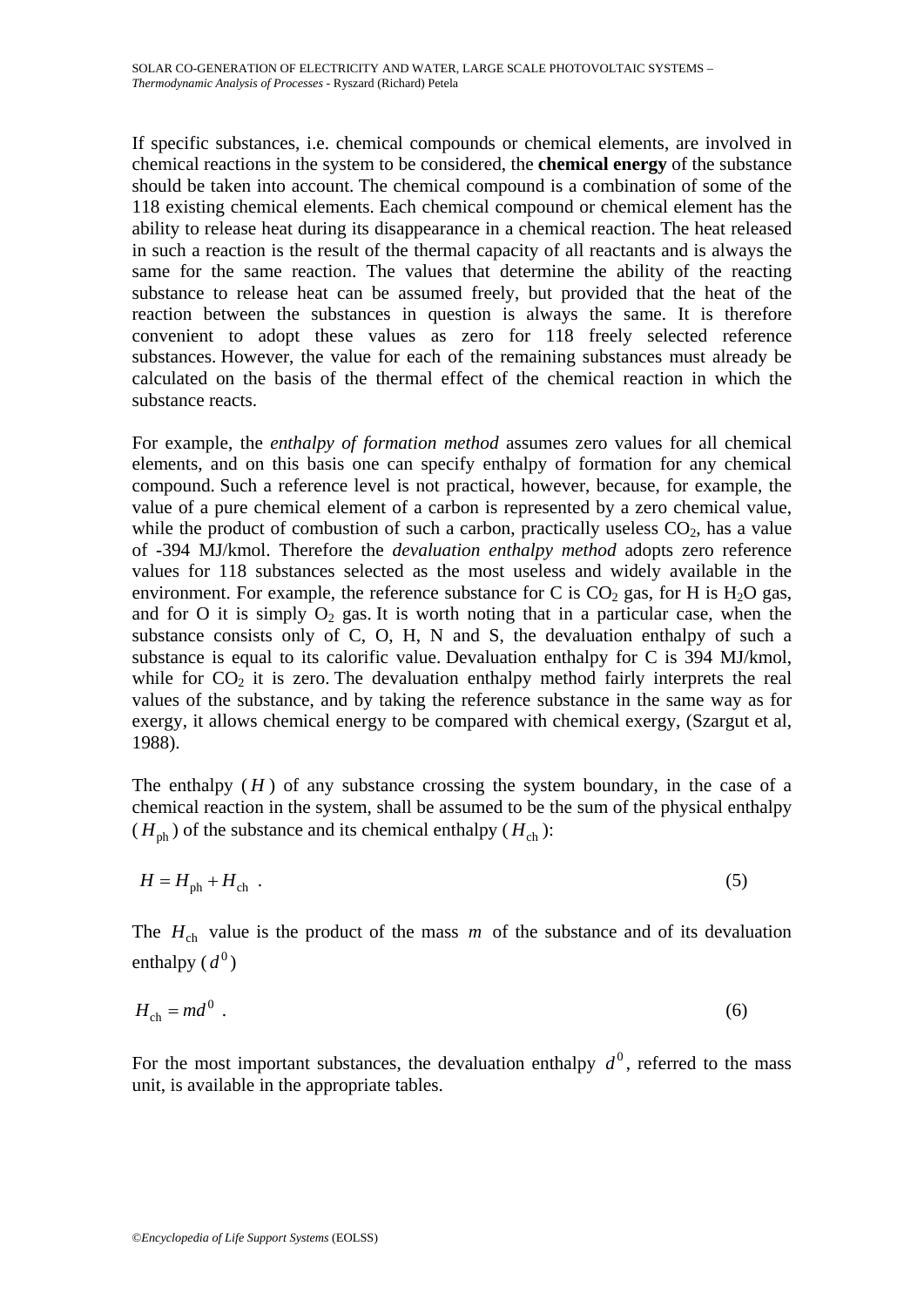## **4.2. Energy Conservation Equations and its Components**

The basis for formulating any conservation equation comes from the observation of nature where often something transforms into something with possible accumulation of something. Even a growing child lives this way. Now, for example, consider behavior of energy. The energy delivered  $(E_{\text{in}})$  to a system goes to the increase of the system energy ( $\Delta E_{\rm S}$ ) and the energy ( $E_{\rm out}$ ) leaving the system:

$$
E_{\rm in} = \Delta E_{\rm S} + E_{\rm out} \tag{7}
$$



The Eq. (7) can be illustrated using the Sankey diagram (Figure 1a).

Figure 1. Sankey diagrams for balances

The reference temperature for calculating energy is arbitrary, but it is recommended to adopt the environment temperature  $(T_0)$  for a better comparison with exergy, for which this temperature is determined by the definition of exergy.

The increase ( $\Delta E_{\rm s}$ ) of system energy, changing from its initial to final state, does not depend on how this change is made and is the difference between the final  $(E_{\rm S,fin})$  and initial  $(E_{\text{S,inl}})$  energy of the system:

$$
\Delta E_{\rm S} = E_{\rm S, fin} - E_{\rm S, inl} \tag{8}
$$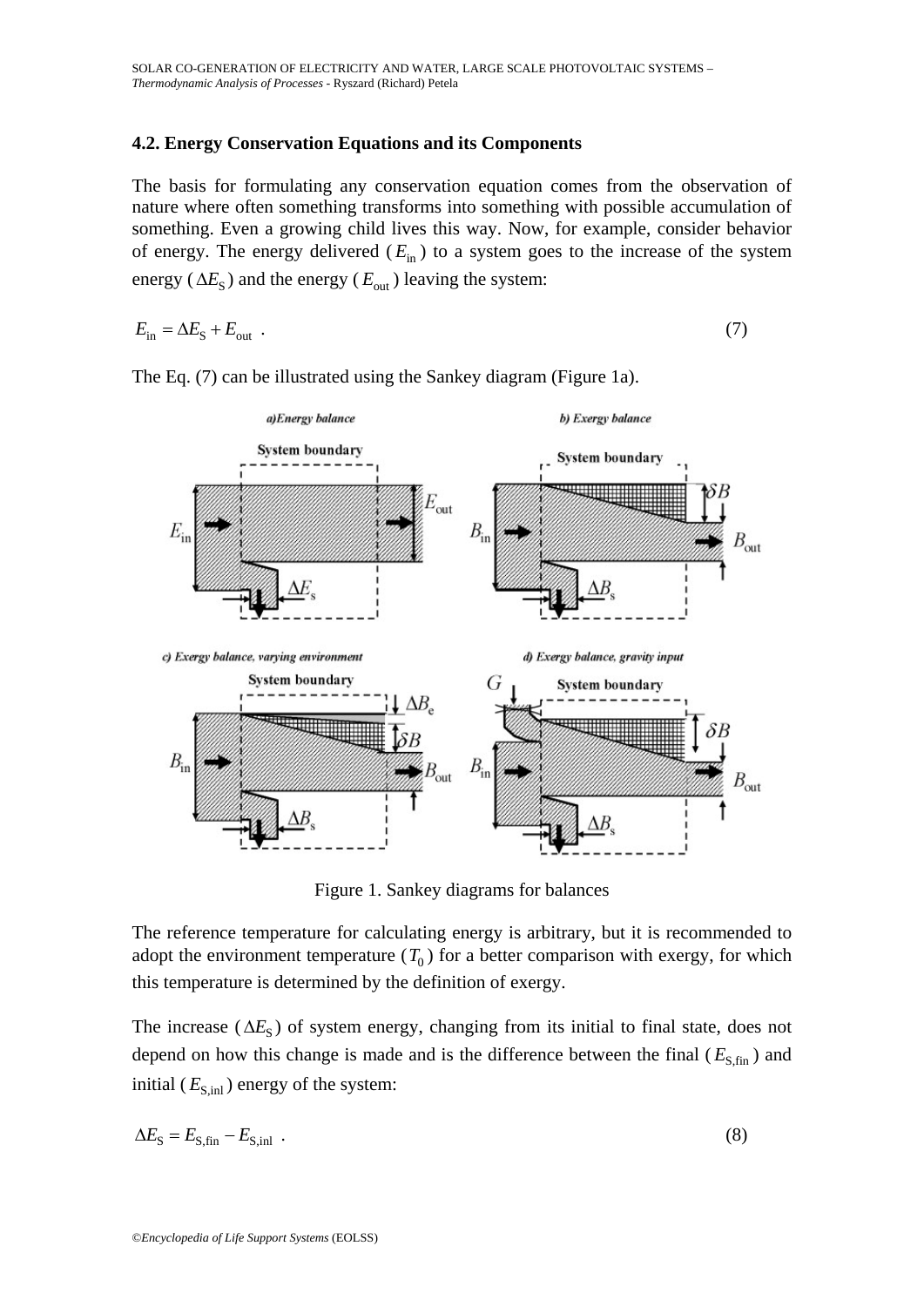System energy can consist of macroscopic components ( $E_{\text{macro}}$ ) such as kinetic energy, surface tension energy, or potential energy due to gravity. Some of these components can be neglected if they are relatively small or remain constant, but atomization of liquid is an example of a process in which surface tension should be taken into account. The rest of the system energy is the internal energy  $(U_i)$  of the all system components:

$$
E_{\rm S} = \sum_{i} E_{\rm macr, i} + \sum_{j} U_j \,, \tag{9}
$$

where (*i* ) and ( *j* ) are successive indices of macro and micro components.

Energy  $(E_{\text{in}})$  or  $(E_{\text{out}})$  crossing the system boundary can occur in different ways. *Electrical energy* exchanged with the system is measured by means of a watt-meter. *Mechanical work* can only be exchanged with a piston rod or a rotary shaft. The energy of the exchanged *streams of substance* is determined by the enthalpy of substance. Also enthalpy is used for a diffusive exchange of substance. The *kinetic energy* of a substance should be taken into account if the substance in question has a velocity significant in relation to the system boundary. For the exchanged substance with a significant height above the reference level, the *potential energy* of the substance due to gravity field, should be taken into account. The system can exchange *heat* through conduction, convection and radiation. As a result of contact, heat can be exchanged by conduction or convection. Radiative heat exchange occurs without contact between heat exchanging bodies. The heat exchanged between objects is usually very specific in terms of geometrical configuration of the objects and the physical mechanism of the exchange process, and the corresponding calculations of the effects of heat exchange are discussed in many manuals (Holman, 2009).



Figure 2. Absorbed heat

For example, over a period of time  $(\Delta t)$ , heat  $(Q_{cd})$  is conducted into the system through a layer of thickness (*a*), as shown in Figure 2. The surface area ( $A_{cd}$ ) of the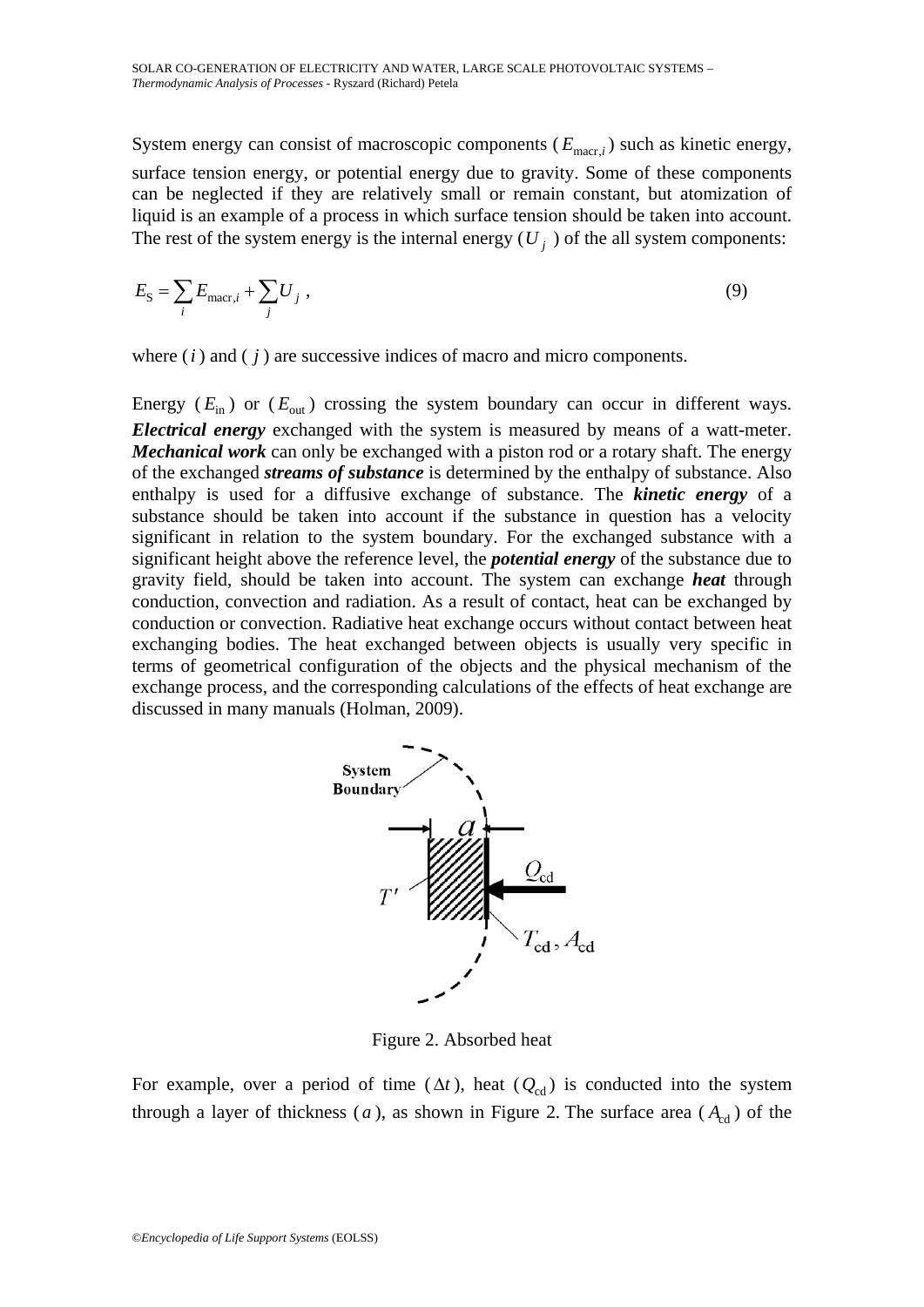layer has temperature  $(T_{cd})$  and belongs to the system boundary. The second surface of the layer inside the system has temperature  $(T')$ . Calculated heat is:

$$
Q_{\rm cd} = A_{\rm cd} k \frac{T_{\rm cd} - T'}{a} \Delta t \,, \tag{10}
$$

where  $(k)$  is the thermal conductivity of the layer material.



Figure 3. Released heat



Figure 4. Radiated heat

In other example, over a period of time ( $\Delta t$ ), heat ( $Q_{\text{cv}}$ ) is transferred (Figure 3) by convection from the surface of the  $(A<sub>cv</sub>)$  area to the fluid at temperature  $(T')$ . This surface has a temperature ( $T_{\text{cv}}$ ) and is part of the system boundary at temperature ( $T_{\text{cv}}$ ). Calculated heat is:

$$
Q_{\rm cv} = A_{\rm cv} \alpha (T_{\rm cv} - T') \Delta t,
$$
\nwhere  $(\alpha)$  is the convective host transfer coefficient

where  $(\alpha)$  is the convective heat transfer coefficient.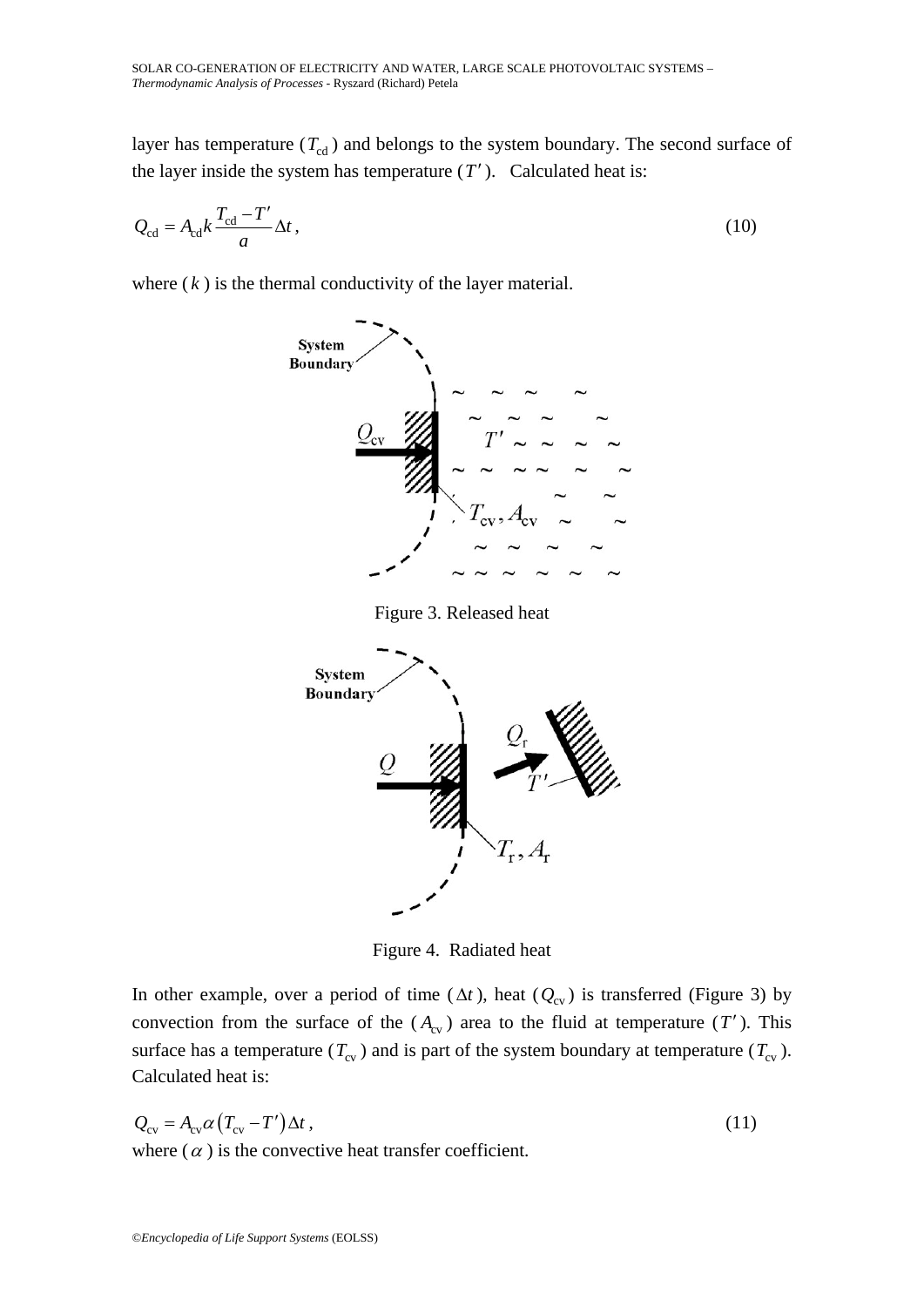In the next example, over a period of time ( $\Delta t$ ), heat ( $Q_{c\nu}$ ) is transferred by radiation (Figure 4) from the black surface (part of the system boundary) area  $(A_r)$  at temperature  $(T_r)$  to the other black surface at temperature  $(T')$ . The heat exchanged heat is:

$$
Q_{\rm r} = A_{\rm r} \varphi_{\rm r} \sigma \left( T_{\rm r}^4 - T^{\prime 4} \right) \Delta t \tag{12}
$$

where ( $\sigma$ ) is the Boltzmann constant for black radiation and ( $\varphi_r$ ) is the view factor determining the solid angle at which the surface at temperature *T*′ is seen from the surface at temperature  $T_r$ .

The real processes in the system occur with friction. Friction heat is partially either absorbed by the system and increases its energy or partially transferred from the system.

Equation (3) for the transient system may also be appropriately written for the steady system ( $\Delta E_s = 0$ ), or for the system considered on a micro scale for which differential expressions are used.

In case of a moving system, the simplest equation of the energy balance can be obtained by assuming that the coordinates system determining the velocity and position moves along with the system boundary.

Equation (3) can be used in cases where one of the terms is zero,  $E_{\text{in}} = 0$ ,  $E_{\text{out}} = 0$ , or  $\Delta E_{\rm S} = 0$ . It is also possible if  $E_{\rm in} = 0$  and  $E_{\rm out} = 0$ , which means that some processes can occur in the system with its energy unchanged, and this would be an example, when the energy approach, unlike the exergy approach, does not reveal the irreversibility of these processes.

-

-

#### TO ACCESS ALL THE **39 PAGES** OF THIS CHAPTER, Visi[t: http://www.eolss.net/Eolss-sampleAllChapter.aspx](https://www.eolss.net/ebooklib/sc_cart.aspx?File=E6-107-20)

#### **Bibliography**

Brodyansky V.M., Sorin M.V., Le Goff P. (1994), *The Efficiency of Industrial Processes: Exergy Analysis and Optimization*, Elsevier, Amsterdam, 487pp.[167 references in related areas]

Burghardt M.,D. (1982), *Engineering Thermodynamics with Applications*, Harper &Row Publishers, New York, 571pp, 2<sup>nd</sup> Ed. [Detailed thermodynamics theory and data for calculations]

Holman J.P. (2009), *Heat Transfer*, McGraw-Hill, New York, 10<sup>th</sup> Ed. [Detailed heat transfer theory and data for calculations]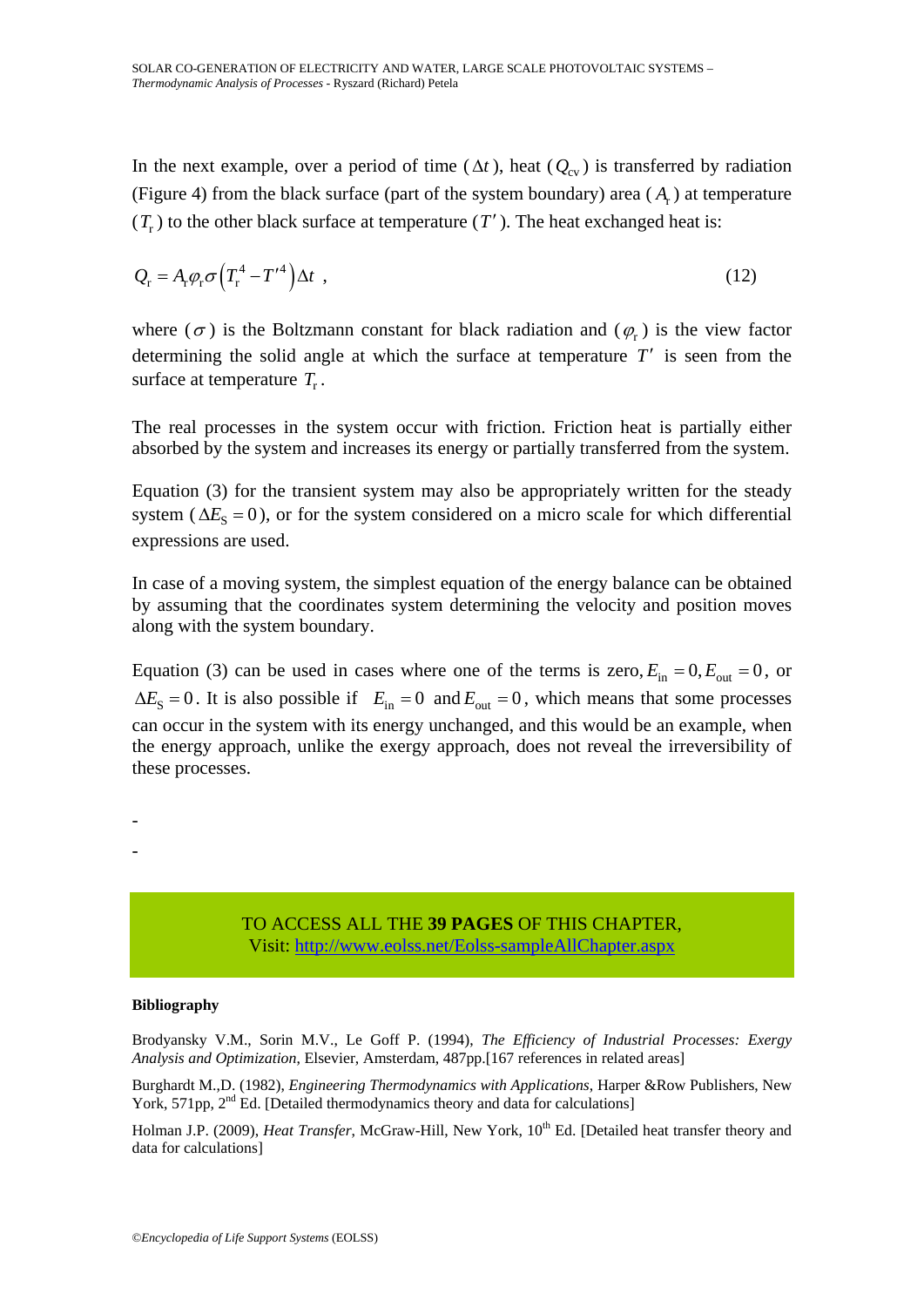Petela R. (2010), *Engineering Thermodynamics of Thermal Radiation; for Solar Energy Utilization* McGraw-Hill, New York, 399pp. [The first ever monograph formulating a new engineering thermodynamics of thermal radiation. Discussion of the thermodynamic process analysis methodology, including the exergy concept applied to substances and radiation, with computational examples, especially of various solar-powered processes and devices, installations driven by solar radiation, e.g. solar cooker, solar chimney, photosynthesis. It presents a discussion and illustrative example of gravity input and varying environment effect. It also presents a simple example of measurement data reconciliation. The book is also available in Chinese]

Petela R. (2000), Application of Exergy Analysis to the Hydrodynamic Theory of Detonation in Gases. *Fuel Processing Technology* 67, 131-145. [Example of application of exergy for analysis of detonation combustion and comparison to deflagration]

Petela R. (1990), *Exergy Analysis of Processes Occurring Spontaneously*, CSME Mechanical Engineering Forum, University of Toronto, Volume I, p. 427-431. [Discussion of natural exergy annihilation processes with calculation example]

Petela R. (2009a), Gravity influence on the exergy balance, *Int. J. of Exergy*, 6(3), 343-356. [Introduction of the gravity input into exergy balance equation is proposed and the problem is illustrated with calculation examples]

Petela R, (2008a), Influence of gravity on the exergy of substance, *Int. J. Exergy*, 5(1), 1-17. [The component of the substance exergy resulting from buoyancy is introduced and the problem is illustrated with calculation examples]]

Petela R. (2008b), An approach to the exergy analysis of photosynthesis. *Solar Energy* 82/4 , 311- 328.[Sample thermodynamic analysis of processes occurring in a leaf substance irradiated by the sun]

Petela R. (2005), Exergy analysis of the solar cylindrical-parabolic cooker. *Solar Energy*, 79, 221-233. [Methodology for thermodynamic analysis was determined. Energy and exergy efficiencies were determined and optimization of configuration discussed]

Petela R. (2009b), Thermodynamic study of a simplified model of the solar chimney power plant, *Solar Energy* 83, pp. 94-107 doi: 10.1016/j.solener.2008.07.001.[Mathematical model of the plant was defined and used for thermodynamic analysis and optimization of efficiency]

Petela R. (2009c), Thermodynamic analysis of chimney, *Int. J. Exergy*, 6(6), 868-880.[Exergetic interpretation of the process in a common chimney for exhausting gas]

Petela R. (1984a), Exergetic analysis of atomization process of liquid, *Fuel*, No. 3, 419-422.[Example of thermodynamic analysis of process of the increasing liquid surface at the determined its surface tension.]

Petela R. (1984b), Exergetic efficiency of comminution of solid substances, *Fuel* No. 3, pp. 414-418.[Based on the outline of existing theory of crushing solid the thermodynamic analysis is developed]

Petela R. and Piotrowicz A. (1977), Exergy of plasma, *Archiwum Termodynamiki i Spalania* No. 3, pp. 381-391.[Calculation formulae for the plasma exergy of mono and diatomic gases are derived, exemplary exergy balance of the plasma burner is discussed]

Petela G. Richards D. Szuch G. (1999), Exergy Analysis of High Pressure Processes in Compressor Stations - Losses and Recovery Potentials, Proceedings of the 5<sup>th</sup> ASME/JSME Joint Thermal Engineering, San Diego, California. [Presented discussion of benefit of application of exergy for real gases]

Petela R. Hutny W., Price J.T. (2002), Consumption of Energy and Exergy and CO2 Emission of a Steel Manufacturing System. *Advances in Environmental Research* 6, 157-170. [Example of application of consumption indices for estimation of iron making process]

Petela R. Milner G. (1997), Significance of the Fluid Working on the Power Cycle for Waste Heat Recovery, Proceedings of the Florence World Energy Research Symposium FLOWERS'97, 1053-1060. [Discussed criteria for selection of the best working fluid]